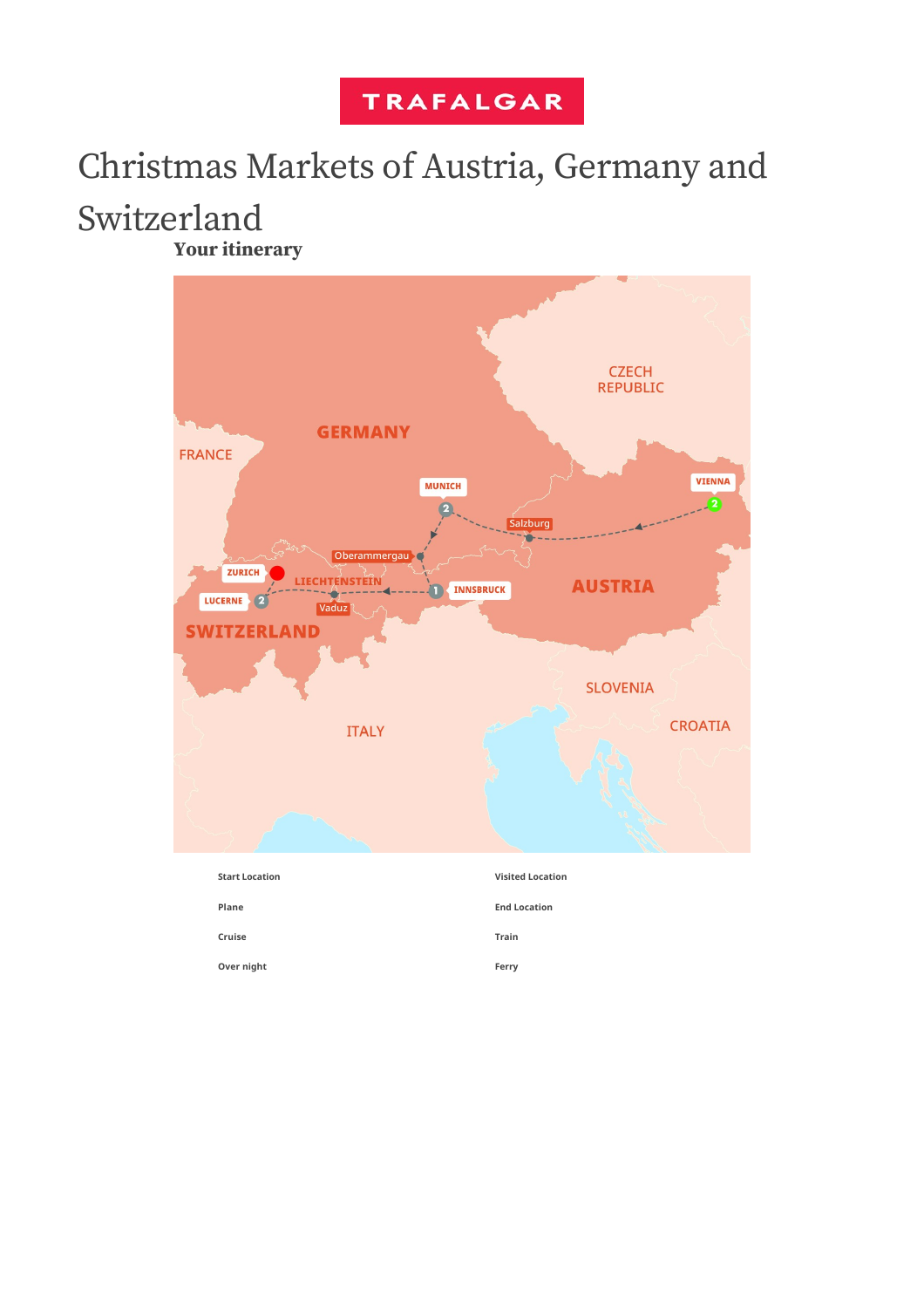## **Day 1 Welcome to Vienna**

Write your very own Christmas story on a festive foray to some of Europe's most magical Christmas markets. Our journey begins in Vienna, which you will have an opportunity to explore before meeting your Travel Director and fellow travellers for an orientation drive followed by a Welcome Reception with drinks and a light meal.

**Hotel -** Hilton Danube Waterfront

**Included Meals -** Welcome Reception

## **Day 2 Discover Vienna's Spectacular Christmas Markets**

Join your Local Specialist for a sightseeing tour of the Austrian capital, from its Parliament and City Hall to the grand State Opera House and Hofburg Palace, once thewinter palace of the Habsburgs, one of the most powerful royal houses of Europe. We feed our Christmas spirit with a visit to the enchanting Christkindlmarkt this afternoon and feast on delicious gingerbread and Glühwein, wandering past wooden stalls piled high with handcrafted toys, seasonal gifts and tasty festive fare.

**Included Meals -** Breakfast

## **Day 3 Journey to Munich**

Venture along the scenic Danube Valley to Mozart's beloved Salzburg, where we'll Dive Into Culture with a Local Specialist on a walking tour to see the Mirabell Gardens and other sights that featured in the filming of the 'Sound of Music'. Later, travel past beautiful alpine landscapes to Munich, the capital of Bavaria. This evening, we dine at our hotel.

**Hotel -** Holiday Inn Westpark

**Included Meals -** Breakfast, Dinner

#### **Day 4**

## **Enjoy Bavarian Munich's Magical Christmas Markets**

Bundle up warmly and join your Travel Director on an orientation tour of one of Germany's liveliest cities. Embrace the festive cheer in Marienplatz with its impressive Town Hall and the ornate Glockenspiel. Then, spend the rest of your day savouring the sights, sounds and smells of Munich's Christmas market – a dazzling display of twinkling lights, carols and a magnificent Christmas tree. Continue your feast and indulge in Munich's unrivalled hospitality with an optional visit to enjoy the Gemütlichkeit atmosphere at one of Munich's most traditional restaurants.

## **Day 5 Off to Innsbruck**

We leave Munich behind and travel through the romantic Bavarian countryside en route to Oberammergau, which hosts the poignant Passion Play every ten years. Admire the village's intricate woodcarvings and elaborate frescoes depicting Bavarian themes before continuing to Innsbruck. Indulge in delicious Kiachl doughnuts at the bustling Christmas market before returning to your hotel for dinner.

**Hotel -** Rumer Hof

**Included Meals -** Breakfast, Dinner

## **Day 6 Venture to Lucerne**

A winter wonderland beckons as we see the ski jump that towers over Innsbruck before continuing to Vaduz to view its turreted castle, perched perfectly above the Liechtenstein capital. Our final stop today is Lucerne, where we'll spend the next two nights. Our orientation tour of the city takes us past the sad Lion of Lucerne and the famous wooden Chapel Bridge.

**Hotel -** Astoria

**Included Meals -** Breakfast

## **Day 7 Explore Lucerne's Festive Glittering Lights**

Embrace the Yuletide cheer in true Swiss-style during a visit to Lucerne's Christmas market at Franziskanerplatz, in the heart of the city's Old Town. Ramble past traditional wooden stalls, a warm mug of Glühwein in hand, and admire the swirling Christmas carousel, filled with the joyful sounds of happy children. The rest of the day is yours to spend at leisure or to join your Travel Director for an Optional Experience to the peak of a nearby mountain top. Tonight, we celebrate our magical journey together during an exclusive Be My Guest experience and Farewell Dinner filled with Christmas cheer as you Connect With Locals in their home.

**Included Meals -** Breakfast, Be My Guest

### **Day 8 Journey Home**

We bid a festive farewell to our travel companions, returning home with magical Christmas memories. Find out more about your free airport transfer at trafalgar.com/freetransfers.

**Included Meals -** Breakfast